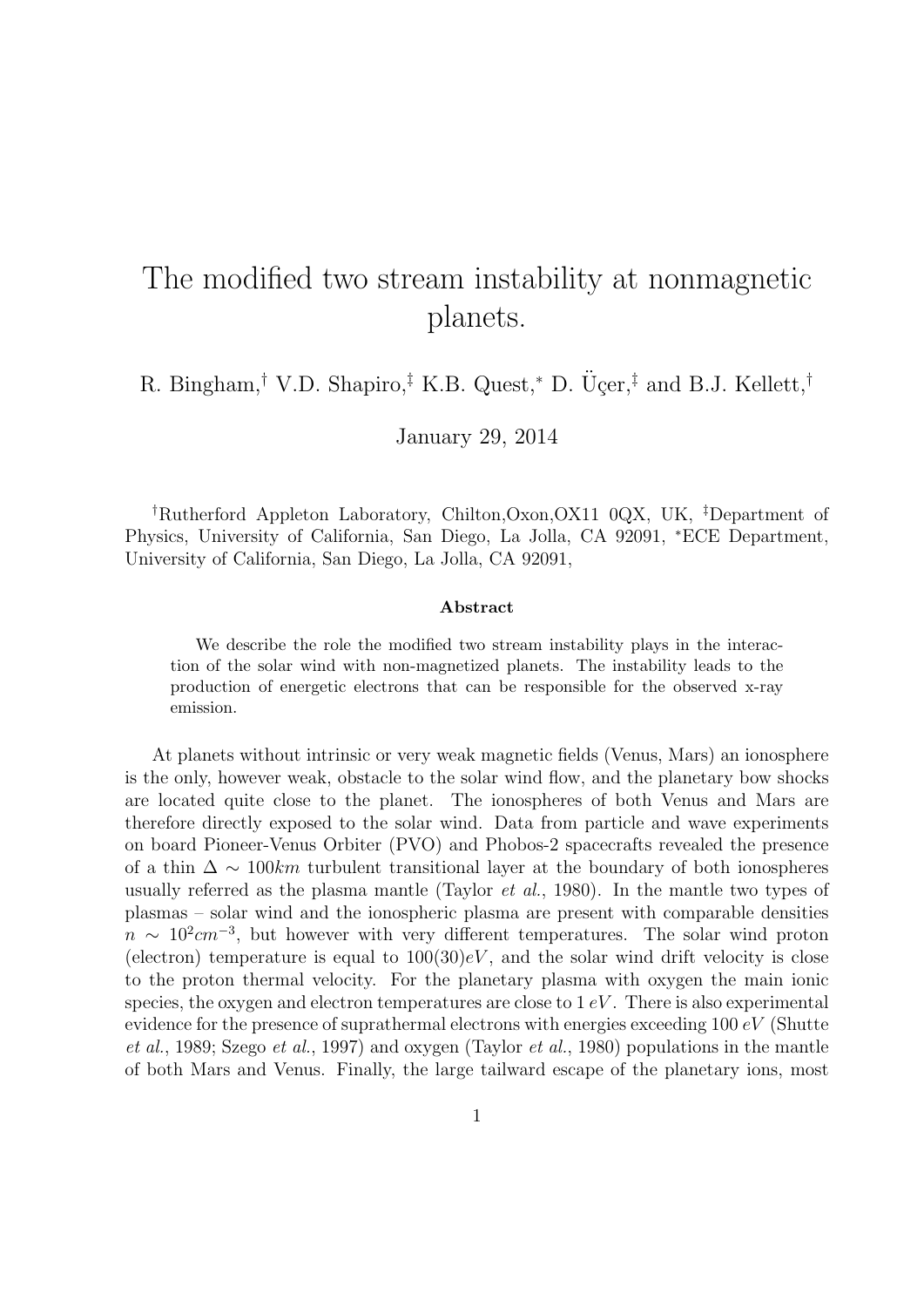probably originating from the dayside mantle, has been observed at Mars (Rosenbauer *et al.*, 1989). Since the mantle thickness is much less than the gyroradius of the picked up planetary ion, the usual scheme of  $\mathbf{E} \times \mathbf{B}$  pick up of the planetary ions by the solar wind flow is not applicable. Ion pickup of a collective nature organized by waves must be responsible for the observed tailward planetary ion escape. This has been proposed first for Mars (Sagdeev *et al.*, 1990) and then for Venus (Szego *et al.*, 1991). Intense wave activity at the dayside Venusian mantle was observed by the 100*Hz* channel of the PVO electric field detector with amplitudes of the order of around tens of *mV/m* (Scarf *et al.*, 1980), and even stronger wave activity in the 5 − 50*Hz* frequency range has been observed by the Phobos-2 spacecraft at the boundary of the Martian ionosphere (Grard *et al.*, 1989), both these wave frequency ranges contain the lower-hybrid resonance frequency.

There are two types of instabilities that can be responsible for the observed wave activity at the planets, the modified two stream instability MTSI (McBride *et al.*, 1972; Sagdeev *et al.*, 1990; Shapiro *et al.*, 1995a) and current driven ion acoustic instability (Huba, 1993). Characteristics of the waves excited by these two instability mechanisms are quite different. The MTSI results in the excitation of sufficiently long wavelength oscillations with wavelength of the order of the solar wind electron gyroradius and with frequency close to the lower-hybrid frequency (30 *−* 40*Hz* for the mantle conditions). At the same time waves excited by the ion acoustic instability have much shorter wavelengths of the order of electron Debye scale lengths and frequencies close to the ion plasma frequency (*∼* 1*kHz* for the mantle conditions). It was proposed by Crawford *et al.* (1993) that background noise due to the rapid variations of the plasma parameters at the ionospheric boundary, especially of Debye length may be generated contributing to the 100*Hz* signal. At the same time the averaging procedure used in (Shapiro *et al.*, 1995a) for the wave data of approximately 50 orbits demonstrated that the 100*Hz* signal is dominant and real. Finally, a full statistical analysis of the peak values of the wave data performed recently by (Strangeway and Russell, 1996) demonstrated that the 100*Hz* signals are real and well correlated with ionopause crossings. It is generally believed now that the peak at 100*Hz* (unfortunately, measurements at the lower frequency have not been available at PVO) is not excluded from being natural. Therefore, the experimental data demonstrate that the mantle turbulence is dominated by lower-hybrid waves, and a theoretical model explaining this is needed. We proposed such a model based on the modified two stream instability (MTSI). The model is also applicable to the study of the solar wind with artificial releases of plasma, such as in the AMPTE experiments (Bingham *et al.*, 1991).

Analysis of the dispersion relation of MTSI in a 4 component plasma (2 ion and 2 electron components, corresponding to the solar wind and the ionospheric plasmas) has been performed in (Shapiro *et al.*, 1995a). It was concluded that two branches are unstable.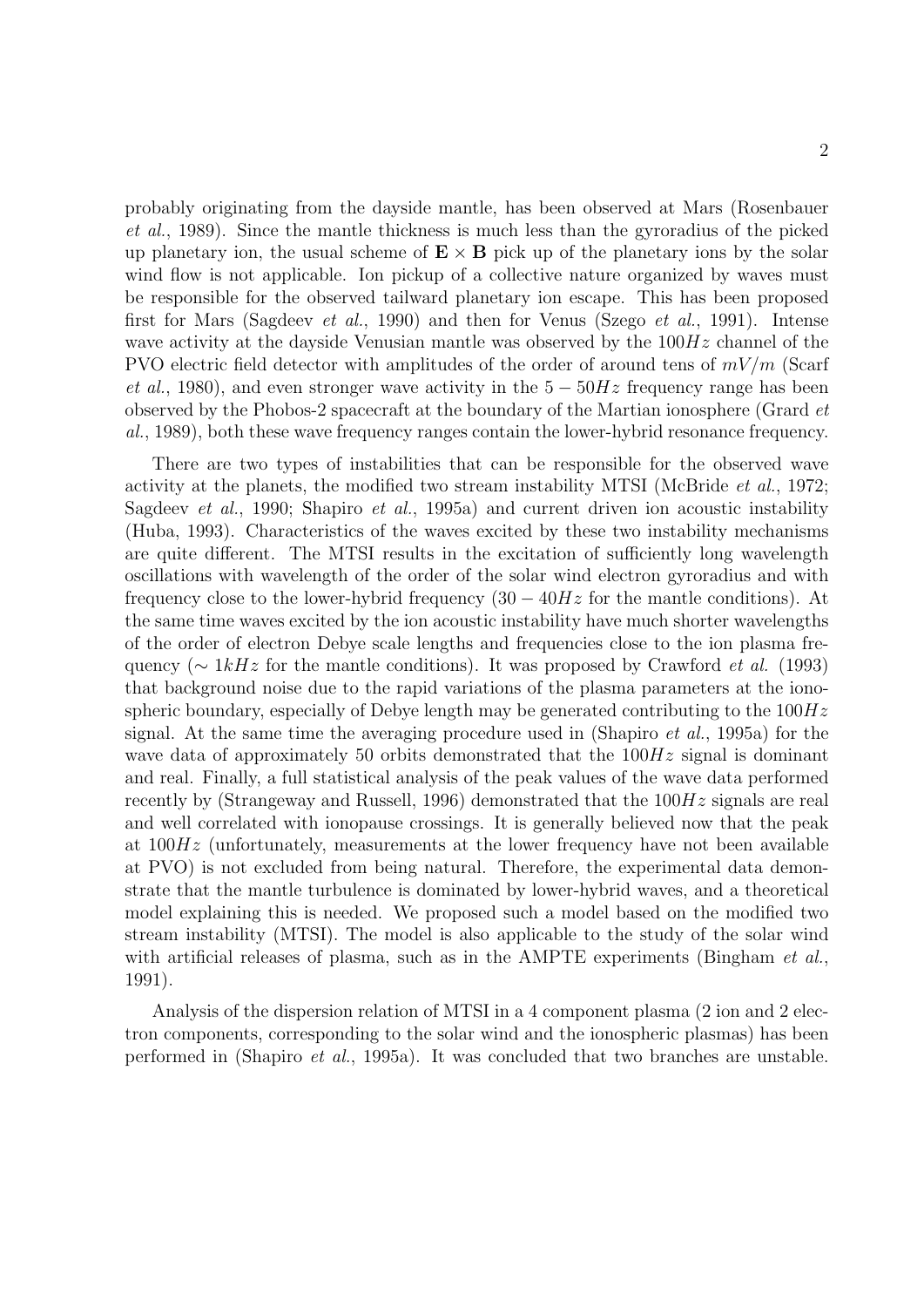In the vicinity of the lower-hybrid frequency there is a fluid-type branch corresponding to the waves propagating almost transverse to the magnetic field. At the same time the wave data above the lower-hybrid frequency may be attributed to the kinetic branch of the MTSI, corresponding to waves propagating obliquely to the magnetic field and having frequencies several times above the lower-hybrid frequency. A new branch of the MTSI better matching the observational data has been proposed (Dobe *et al.*, 1999). This branch is generated by the interaction between the ionospheric oxygen ions and the cold electron beam created by  $\mathbf{E} \times \mathbf{B}$  solar wind pick up.

Electron pick up takes place during several electron gyroperiods, a time interval much shorter than the lower-hybrid wave period. Although the cold electron beam has little kinetic energy of its own, the resonance between the beam and waves can be sustained for a longer time due to electron pick up by the solar wind under the combined action of the magnetic and the convective electric field in the solar wind. This makes it possible to transfer a substantial amount of the energy from the proton flow to the waves. The excited waves are predominantly electrostatic  $\omega_{pe} \ll kc$ . They propagate over a range of angles  $\theta \sim 60 - 90^{\circ}$  with respect to the ambient magnetic field.

The dispersion relation describing wave excitation can be written as

$$
\frac{\omega_{pe}^2}{\omega_{ce}^2} \left( 1 + \frac{\omega_{pe}^2}{k^2 c^2} \right) - \frac{\omega_{pe}^2}{(\omega - ku_e)^2} \frac{k_{\parallel}^2 c^2}{k^2 c^2 + \omega_{pe}^2} + \frac{1 + w_p Z(w_p)}{k^2 D_p^2} + \frac{1 + Z(w_i)}{k^2 D_i^2} = 0 \tag{1}
$$

A similar dispersion relation for a two component plasma (the proton flow through electrons) has been derived by (Hsia, 1979) in the hydrodynamical approximation, the kinetic effects have been taken into account by (McBride and Ott, 1972). In Eq. (1) we made the same assumptions as in the numerical simulations described below only one component of the cold fluid electrons is present, both protons and planetary ions are treated kinetically. The following notation is used

$$
w_p = \frac{\omega - ku_p}{kv_{Tp}}, \qquad w_i = \frac{\omega}{kv_{T_i}},
$$

and  $Z(z) = \int_{-\infty}^{\infty} d\xi \frac{e^{-\xi^2}}{z-\xi}$  $\frac{e^{-\xi}}{z-\xi}$  is the plasma dispersion function. The notation *v<sub>Tp</sub>* (*v<sub>Ti</sub>*) for thermal velocities of the protons (ions) and  $u_e, u_p$  for the drift velocities of electrons and protons are used. It is assumed that the wave frequency satisfies conditions  $\omega_{cp} \ll \omega \ll$  $\omega_{ce}$ , correspondingly electrons are magnetized in these oscillations, while protons and ions are not.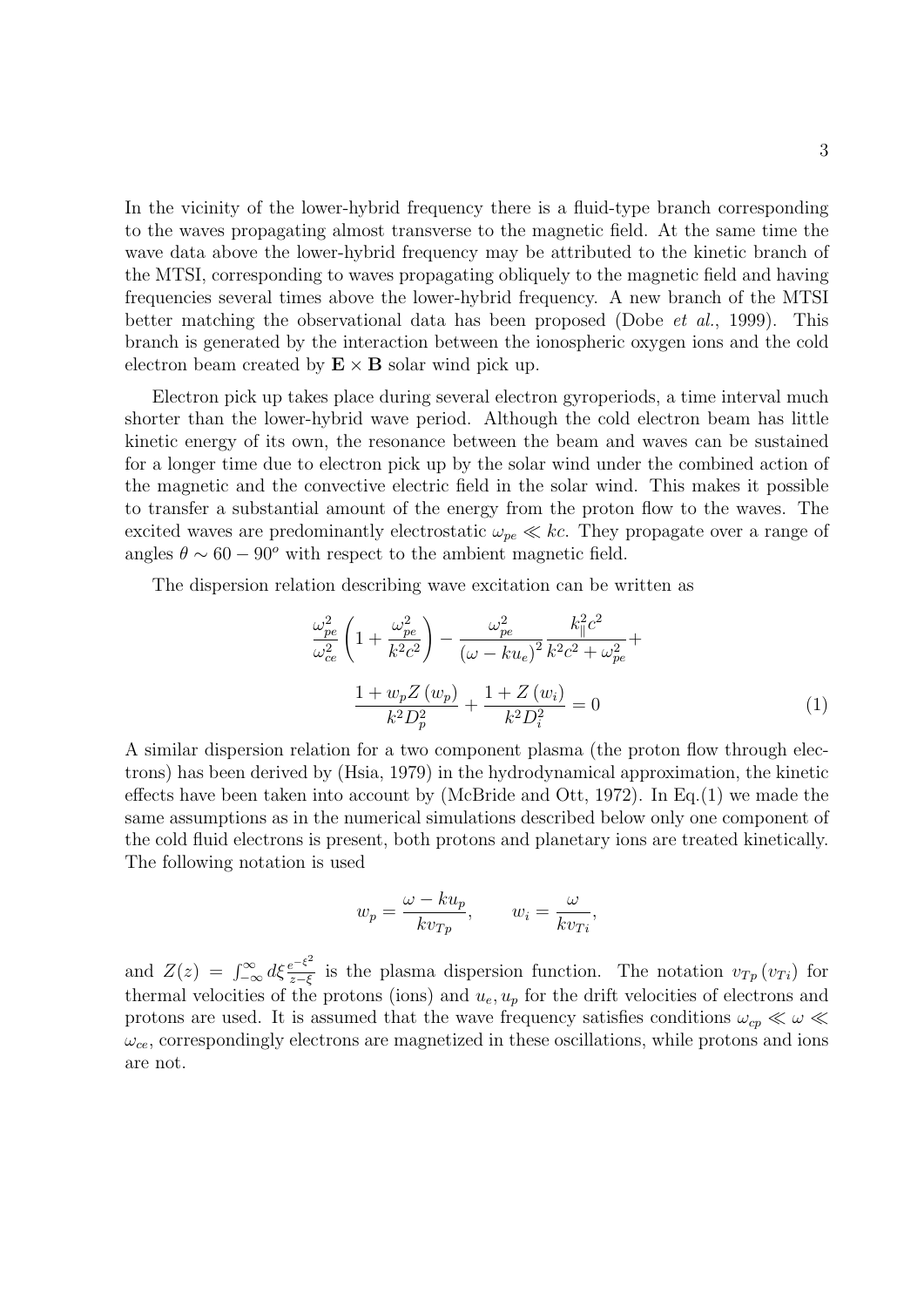The most unstable mode in the solution of the dispersion relation (1) corresponds to the case when the Doppler shifted wave frequency  $(\omega - k u_e)$  coincides with the frequency of the plasmas eigenmode, in our case the whistler wave. The instability is similar to the well known Buneman instability (Buneman, 1959) of the unmagnetized plasma, when the Doppler shifted wave frequency coincides with the Langmuir frequency. As for the Buneman instability,  $\omega \ll ku$ , the resonance condition can be written as

$$
ku_e = \omega_{ce} \frac{k_{\parallel}kc^2}{k^2c^2 + \omega_{pe}^2}
$$
 (2)

The numerical solution of the dispersion relation is plotted in Fig. 1. The growth rate of the most unstable mode, satisfying condition (2) is shown as a function of the mode frequency. A parameter which changes along the curve is  $\kappa = \frac{k_{\parallel}}{k}$ √*m<sup>p</sup>*  $\frac{m_p}{m_e}$ , *i.e.* the angle of wave propagation with respect to the ambient magnetic field. For  $\kappa > 1$  the frequency increases almost linearly with  $\kappa$ , while the growth rate reaches its maximum at  $\kappa = 6$  and then slowly decreases with *κ*. Triangles in Figure 1 show the values of the frequency and the growth rate of the most unstable mode obtained in the numerical simulations of (Dobe *et al.*, 1999) for the different values of  $\kappa$  listed in the figure. As can be seen analytical and numerical results are in a good agreement. Simulations of the MTSI have been carried out by Quest *et al.* (1997) and Dobe *et al.* (1999) using a hybrid code with kinetic ions and finite mass electrons. These simulations follow the nonlinear development of the MTSI within the mantle. The linear and nonlinear stages of evolution of this branch of the MTSI has been investigated using the hybrid particle simulation code (Quest *et al.*, 1997). The code treats two ion species (protons and oxygen ions) using particle in cell methods, the electrons are modelled as a fluid, in which inertial and electromagnetic effects are retained. It conserves the total energy and momentum with an accuracy better than one percent. In the simulations of Dobe *et al.* (1999) waves are permitted to propagate at an arbitrary angle with respect to the magnetic field with the boundary conditions (periodic in *x*) and initialisation (a relative drift between Maxwellian protons and ions) the same as in Quest *et al.* (1997). The parameters used in the simulations are the following: the solar wind is initialized with the drift velocity  $u_p = 1.2v_{Tp}$  in the *x* direction,  $v_{Tp} = \sqrt{\frac{T_p}{m}}$ *mp* is the thermal velocity. The density of protons and oxygen ions are assumed to be equal, and the *β* for the different plasma components are  $\beta_p = 0.8$ ,  $\beta_i = 0.0032$  and  $\beta_e = 0.016$ , where  $\beta_j$  is the ratio of plasma thermal pressure to the magnetic pressure for the j<sup>th</sup> component. If we assume that electron number density is  $10<sup>2</sup> cm<sup>-3</sup>$ , then the simulation correspond to the case of  $T_p = 10eV$ ,  $T_e = 1eV$ ,  $T_i = 0.2eV$ ,  $u_p = 120km/s$  and  $B = 50nT$ . Conditions of quasineutrality  $n_e = n_p + n_i$  and zero net current in the flow  $(x)$  direction  $u_e = n_p u_p / n_e = \frac{1}{2}$  $\frac{1}{2}u_p$  are imposed on the simulations. The latter condition is a consequence of the one dimensionality and the assumption about the absence of the magnetic field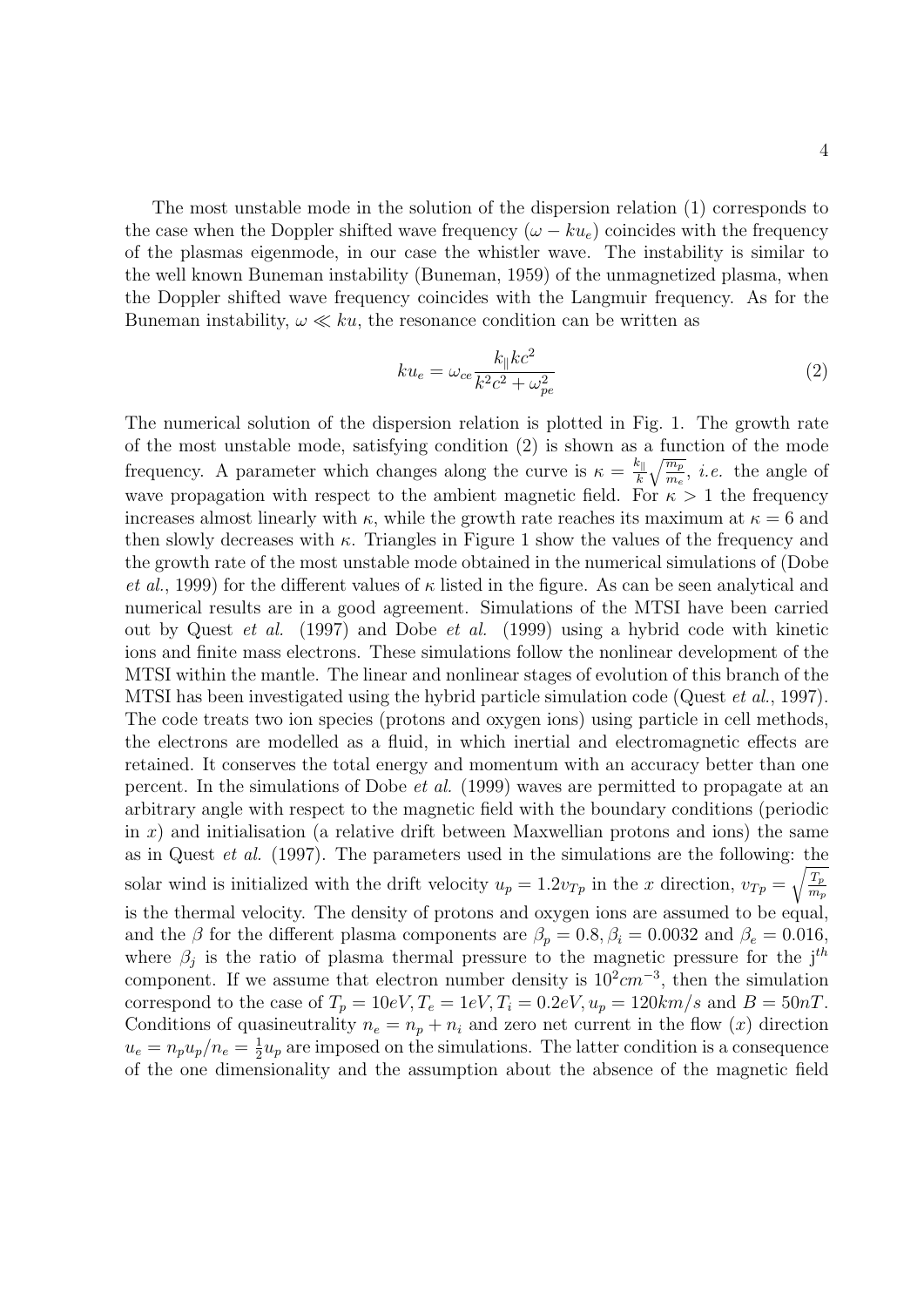shear, releasing the condition of zero net current in the analytic dispersion relation it is possible to prove that this condition does not alter the evolution of instability, at least in its linear stage. Results of the simulation are presented in Figures 2 and 3. These results correspond to the case of  $\kappa > 1$ , smaller  $\kappa$  values have been considered (Quest *et al.*, 1997), but have not been described in this section.

A particle in cell code in which the kinetic evolution of the electron can also be followed has been developed (Quest *et al.*, 2001). In these 1–D particle in cell simulations, Quest *et al.* (2001) demonstrated that significant electron acceleration and heating can occur in the mantle region as a result of the MTSI.

In January 2001, Venus was observed for the first time using an X-ray satellite (Dennerl *et al.*, 2002). Venus is clearly detected as a half-lit crescent, the X-ray emission has been explained as fluorescence scattering of solar X-rays (Dennerl *et al.*, 2002). The emission is observed at discreet energies, mainly the oxygen *Kα* line at 0*.*53 *keV* , the carbon *Kα* line at 0.28  $keV$ , and marginally the nitrogen  $K\alpha$  line at 0.39  $keV$ . Fluorescent scattering produced by collision between the neutral atmosphere and the energetic electrons cannot be ruled out as another explanation. In fact the lack of solar variability observed in the X-ray spectrum tends to favour the energetic electrons as the source of X-rays.

It is possible to estimate the fluorescence intensity from energetic electron collisions using the following expression for the total X-ray luminosity (Bingham *et al.*, 2008)

$$
L_{F\ell} = 10^{-17} \pi \Lambda n_o n_{Te} R^2 \Delta R \frac{1}{\sqrt{\varepsilon_e(eV)}} \text{ ergs/sec}
$$

where the numerical factor  $\Lambda$  for oxygen ( $Z = 8$ ) atoms is 0.1*.* Using typical planetary and energetic particle values  $n_o = 10^5 cm^{-3}$ ,  $n_{Te} = 10^2 cm^{-3}$ ,  $\varepsilon_e = 100 eV$  and  $\Delta R = 10^7 cm$ where  $n<sub>o</sub>$  is the neutral density at the mantle of width  $\Delta R$  and distance from planet  $R = 10<sup>9</sup> cm$ ,  $n<sub>Te</sub>$  is the number of accelerated electrons and  $\varepsilon<sub>e</sub>$  their typical energy we calculate the fluorescence luminosity due to energetic electrons as  $L_{F\ell} \approx 10^{13} \text{ erg/sec.}$ The electrons are accelerated by the spectrum of the observed lower-hybrid waves.

**Acknowledgments** This Paper is dedicated to the memory of Professor Vitali D. Shapiro. This work was partially supported by NASA grant NAG5-11754 as well as the Science and Technology Facilities Council's Centre for Fundamental Physics (CfFP).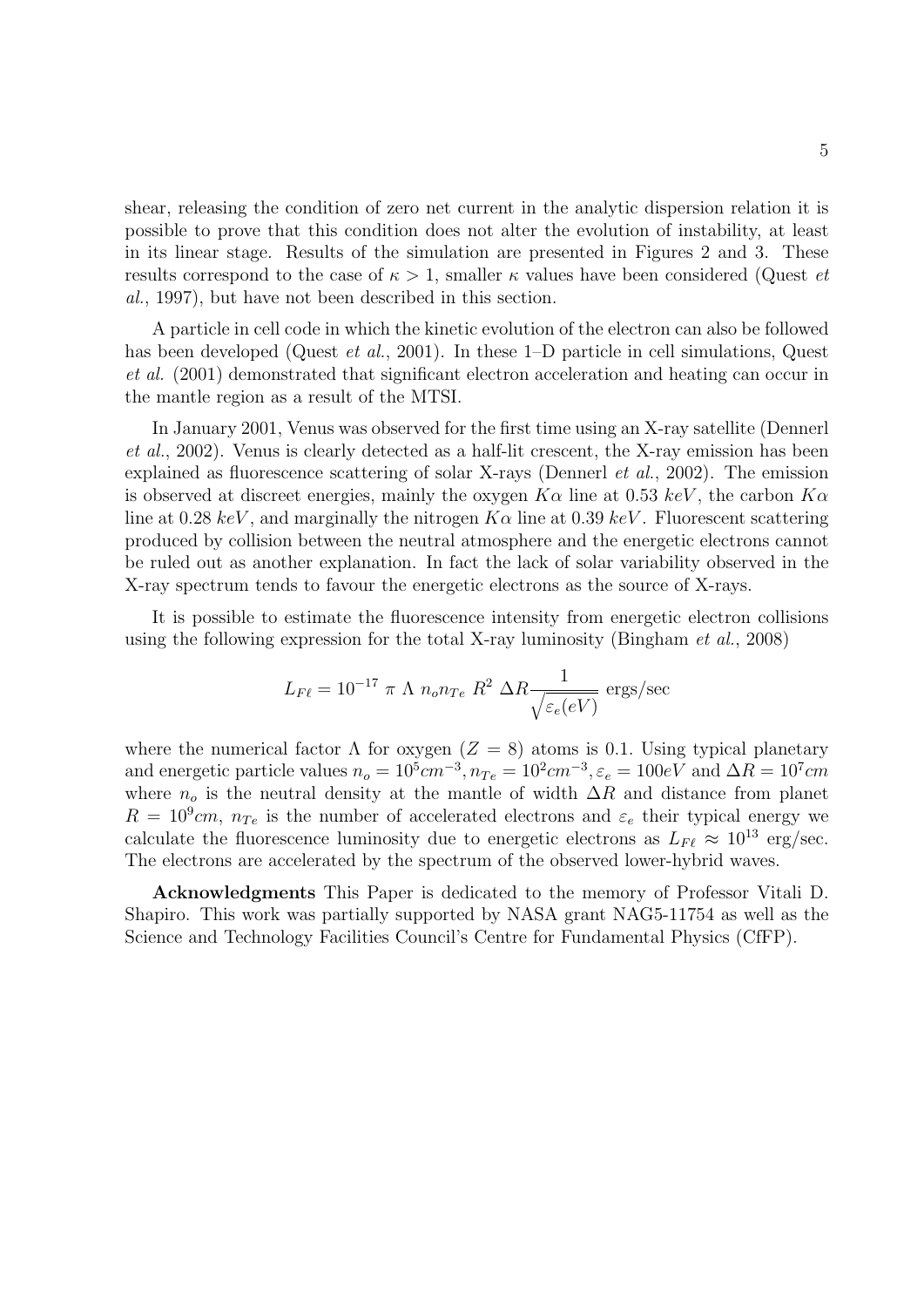## **References**

- [Bingham et al.(1991)] Bingham R., Shapiro V. D., Gil'Man M., Tsytovich V. N., de Angelis U., 1991, PhFlB, 3, 1728
- [Bingham et al.(2008)] Bingham R., Quest K. B., Shapiro V. D., Kellett B. J., 2008, AnGeo, 26, 1829
- [Buneman(1959)] Buneman O., 1959, PhRv, 115, 503
- [Crawford T. *et al.*] in Plasma Environments at non Magnetic Planets, ed, by T. Gombosi (Pegamon Press), p.253 (1993).
- [Dennerl et al.(2002)] Dennerl K., Burwitz V., Englhauser J., Lisse C., Wolk S., 2002, A&A, 386, 319
- [Dobe et al.(1999)] Dobe Z., Quest K. B., Shapiro V. D., Szego K., Huba J. D., 1999, PhRvL, 83, 260
- [Grard et al.(1989)] Grard R., Pedersen A., Klimov S., Savin S., Skalskii A., 1989, Natur, 341, 607
- [Hsia et al.(1979)] Hsia J. B., Chiu S. M., Hsia M. F., Chou R. L., Wu C. S., 1979, PhFl, 22, 1737
- [Huba(1993)] Huba J. D., 1993, GeoRL, 20, 1751
- [McBride & Ott(1972)] McBride J. B., Ott E., 1972, PhLA, 39, 363
- [McBride et al.(1972)] McBride J. B., Ott E., Boris J. P., Orens J. H., 1972, PhFl, 15, 2367
- [Quest et al.(1997)] Quest K. B., Shapiro V. D., Szegö K., Dobe Z., 1997, GeoRL, 24, 301
- [Quest, Ucer, & Shapiro(2001)] Quest K. B., Ucer D., Shapiro V. D., 2001, APS..DPPB, 1022P
- [Rosenbauer et al.(1989)] Rosenbauer H., Shutte N., Galeev A., Gringauz K., Apathy I., 1989, Natur, 341, 612
- [Sagdeev et al.(1990)] Sagdeev R. Z., Shapiro V. D., Shevchenko V. I., Zacharov A., Kiraly P., Szego K., Nagy A. F., Grard R. J. L., 1990, GeoRL, 17, 893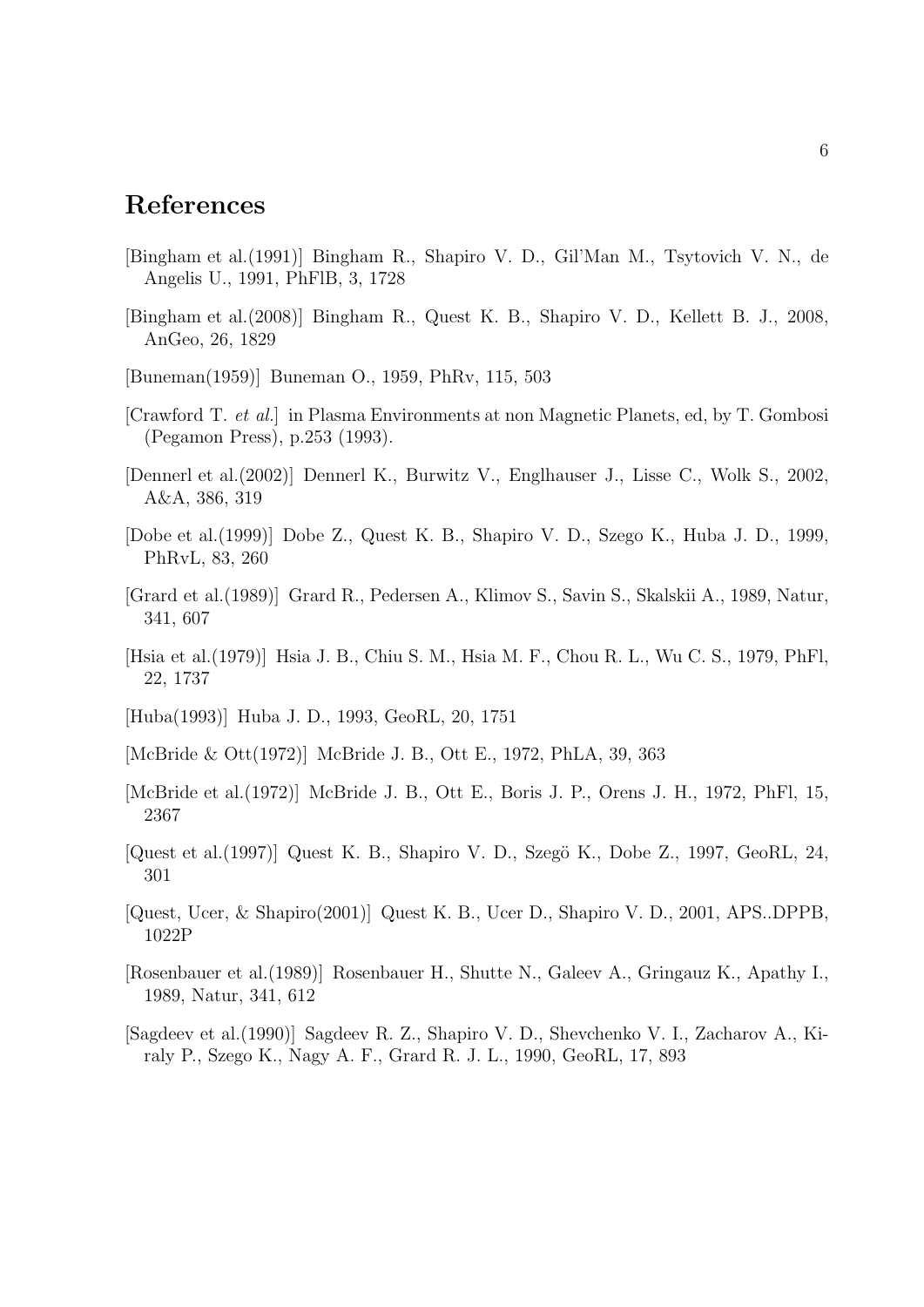- [Scarf et al.(1980)] Scarf F. L., Taylor W. W. L., Russell C. T., Elphic R. C., 1980, JGR, 85, 7599
- [Shapiro et al.(1995a)] Shapiro V. D., Szegö K., Ride S. K., Nagy A. F., Shevchenko V. I., 1995a, JGR, 100, 21289
- [Shutte et al.(1989)] Shutte N. M., Diachkov A. V., Kiraly P., Cravens T. E., Gombosi T. I., 1989, Natur, 341, 614
- [Strangeway & Russell(1996)] Strangeway R. J., Russell C. T., 1996, JGR, 101, 17313
- [Szego et al.(1991)] Szego K., Shapiro V. S., Shevchenko V. I., Sagdeev R. Z., Kasprzak W. T., Nagy A. F., 1991, GeoRL, 18, 2305
- [Szegő et al.(1997)] Szegő K., Dóbé Z., Knudsen W. C., Nagy A. F., Shapiro V. D., 1997, JGR, 102, 2175
- [Taylor et al.(1980)] Taylor H. A., Brinton H. C., Bauer S. J., Hartle R. E., Cloutier P. A., Daniell R. E., 1980, JGR, 85, 7765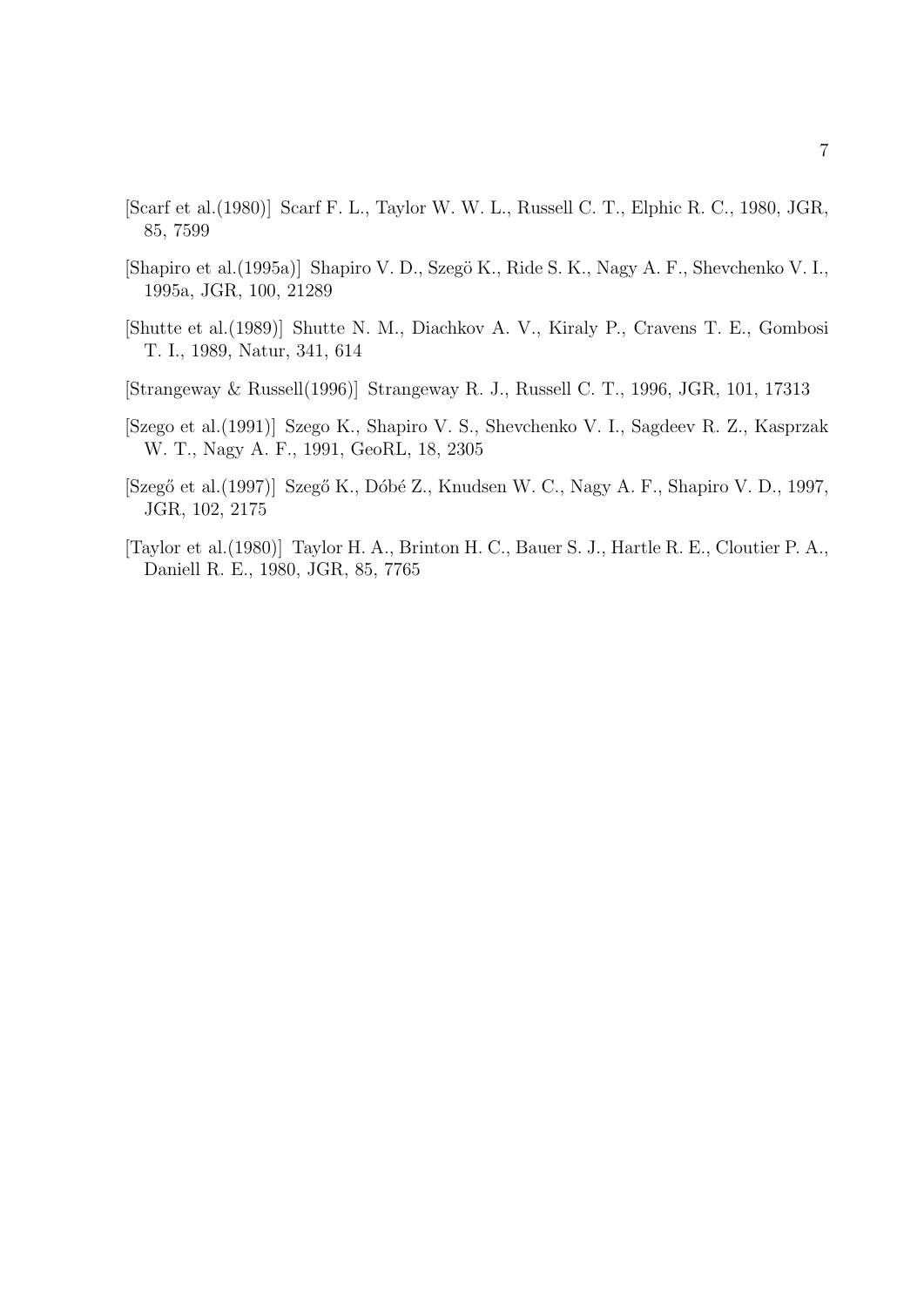## **1 Figure captions**

FIG. 1: Relationship between the maximum growth rate and wave frequency for the different *κ* values ( $\kappa = \frac{k_{||}}{k}$ √*m<sup>p</sup>*  $\frac{m_p}{m_e}$ ), solid line analytical calculations, triangles correspond to simulation results of the dispersion relation (89) for the modified two stream instability.

FIG. 2: Phase space plots of protons and oxygen ions at saturation of the linear instability (left hand plots) and in the fully developed turbulent phase (right hand plots).

FIG. 3: Evolution in time for different *k* of the bulk momentum for (a) solar wind protons and (b) oxygen ions. Both are normalised to the initial proton bulk momentum.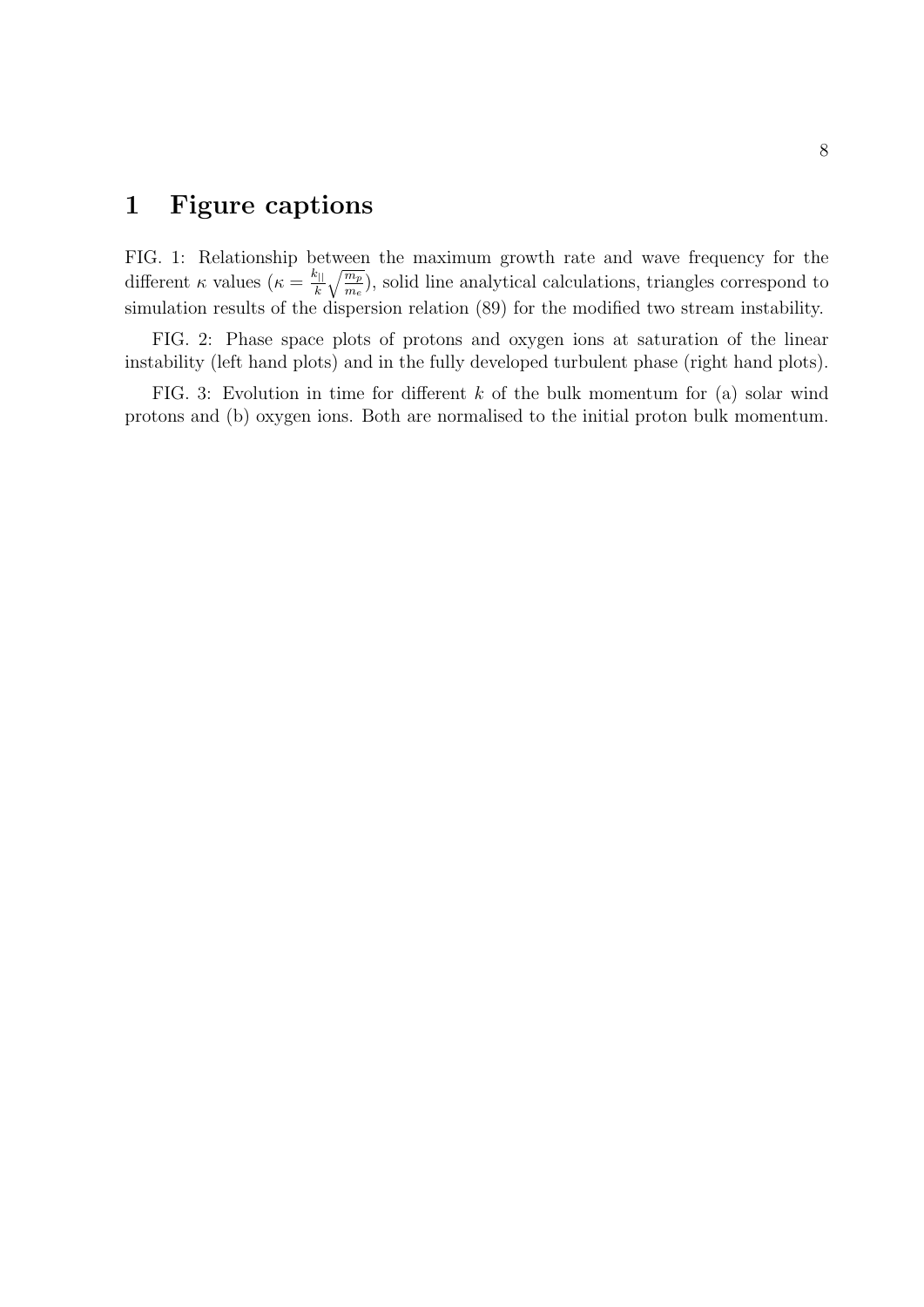

Figure 1: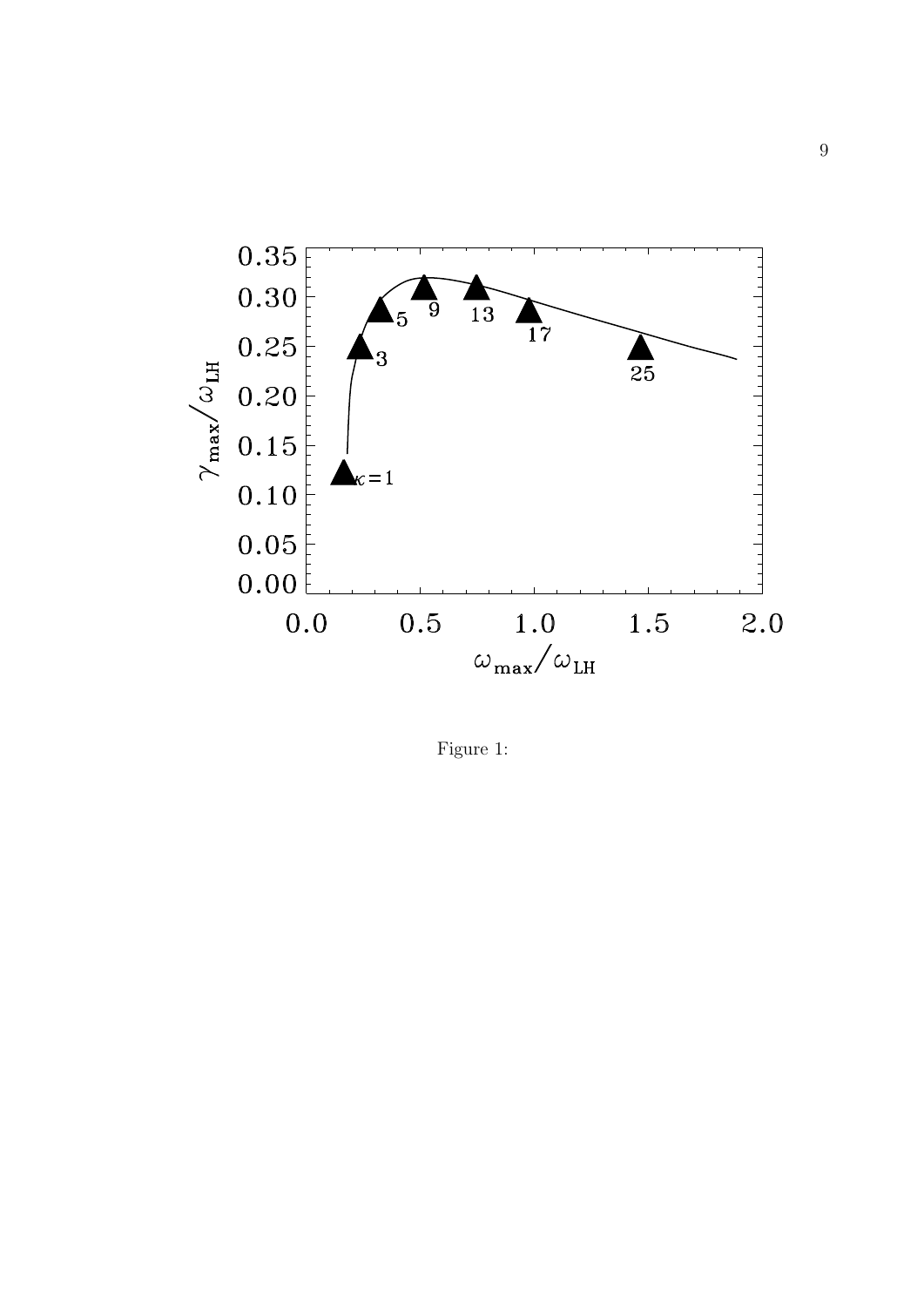

Figure 2: